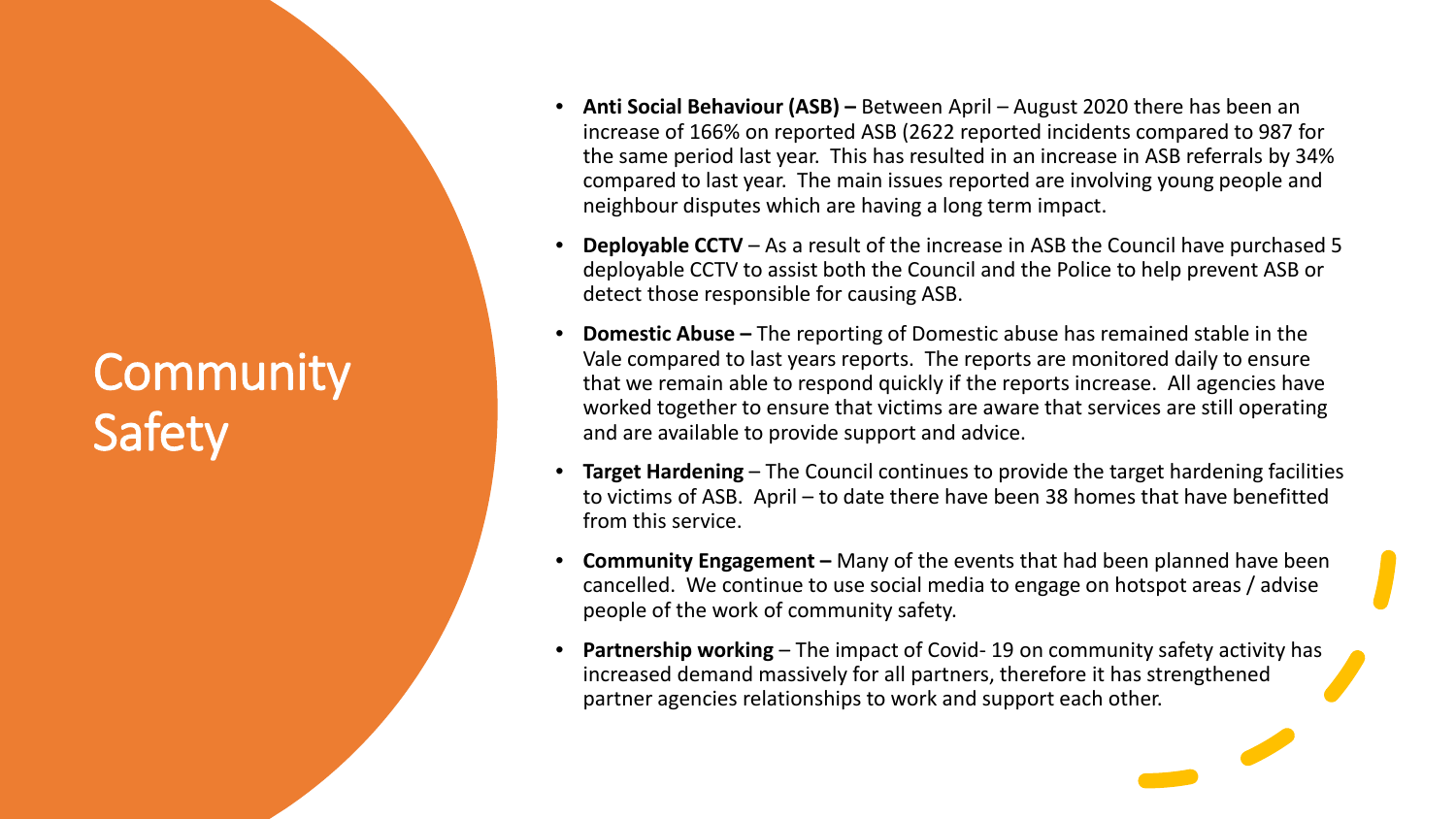## Building services

- **Project and Planned** Service continued on a limited basis as access to schools was not allowed during lockdown. Supplied assistance to the stores service in the form of staff cover during the pandemic.
- **Responsive repairs** Initially emergency jobs only were carried out, and the out of hours service. Now building up to achieving full capacity. Throughout the pandemic assisted with delivering PPE and recycling equipment. Supported all colleagues when required.
- **Voids**  Works on void properties, temporary accommodation and adaptations has continued throughout the pandemic, social distancing has been adhered to and phone calls made to tenants to inform them of the safety measures that need to be followed when visited.
- **Building Cleaning and Security** Cleaning services continued for premises that remained open all throughout the pandemic. Additional cleaning was required and delivered all throughout the pandemic. Security services remained unchanged and were delivered all throughout the pandemic.
- **Stores** The stores service continued throughout the pandemic supplying materials, PPE and cleaning products.
- **Support services** Support services continued throughout the pandemic providing administration support and financial support.
- **Public Buildings compliance** Operated throughout pandemic apart from site visits due to refused access by building managers, these visits have now resumed and appointments are being arranged and undertaken. Statutory compliance was not overly effected by the pandemic.
- **General** A move towards more flexible working arrangements. A mixture of staff in the office and at home.